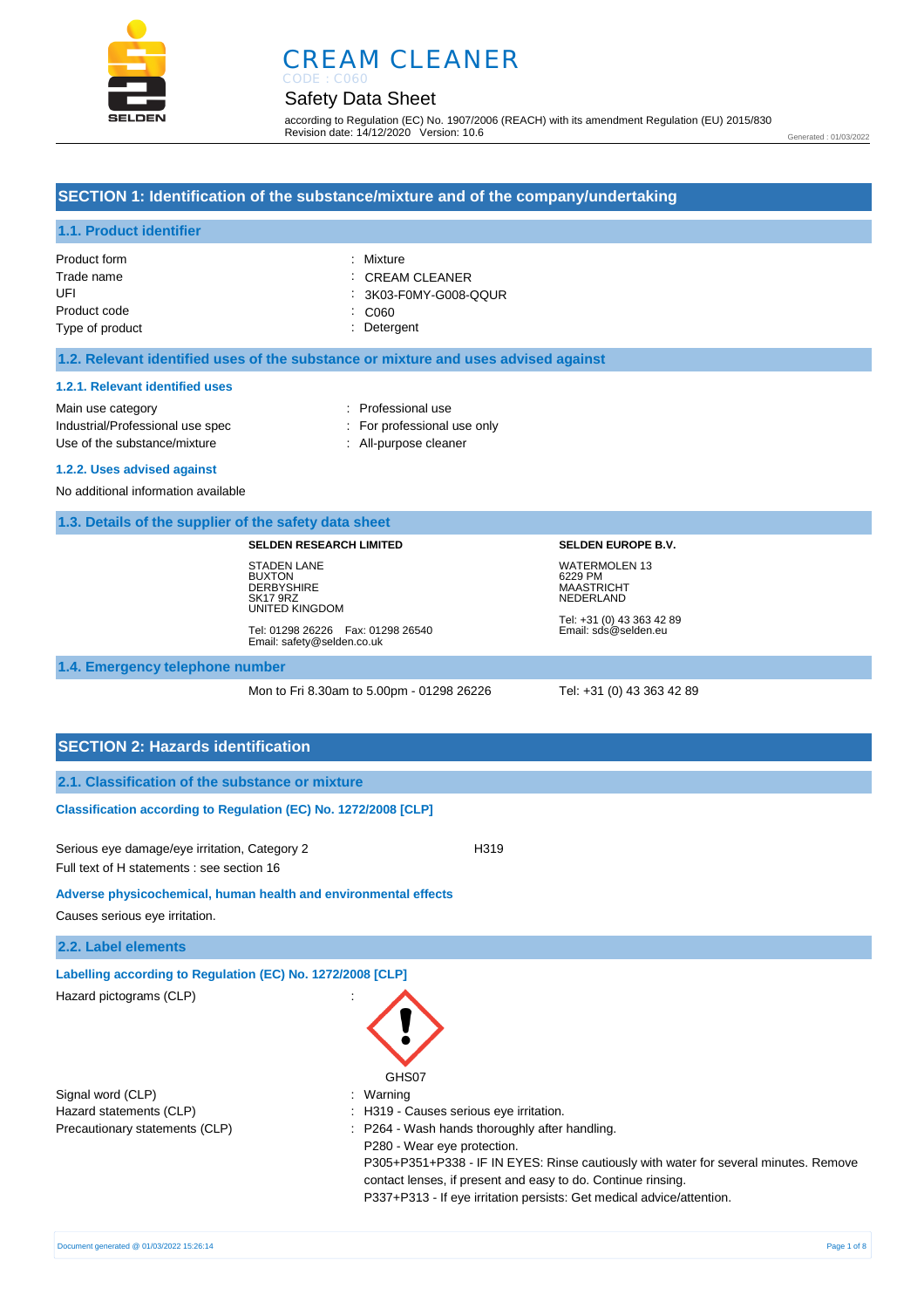# **CREAM CLEANER** CO60

# Safety Data Sheet

according to Regulation (EC) No. 1907/2006 (REACH) with its amendment Regulation (EU) 2015/830

# **2.3. Other hazards**

No additional information available

# **SECTION 3: Composition/information on ingredients**

# **3.1. Substances**

Not applicable

**3.2. Mixtures**

| <b>Name</b>        | <b>Product identifier</b>                          | $\frac{9}{6}$ | <b>Classification according to</b><br><b>Regulation (EC) No.</b><br>1272/2008 [CLP] |
|--------------------|----------------------------------------------------|---------------|-------------------------------------------------------------------------------------|
| Alcohol Alkoxylate | (CAS-No.) 166736-08-9<br>(REACH-no) Exempt/Polymer | $1 - 5$       | Acute Tox. 4 (Oral), $H302$<br>Eye Dam. 1, H318                                     |

| l Product identifier<br><b>Name</b>                                      | <b>Specific concentration limits:</b>                                  |  |  |  |
|--------------------------------------------------------------------------|------------------------------------------------------------------------|--|--|--|
|                                                                          | <b>Specific concentration limits</b>                                   |  |  |  |
| (CAS-No.) 166736-08-9<br>Alcohol Alkoxylate<br>(REACH-no) Exempt/Polymer | $(1 < C$ ≤ 10) Eye Irrit. 2, H319<br>$(10 < C < 100)$ Eye Dam. 1, H318 |  |  |  |

Full text of H-statements: see section 16

| <b>SECTION 4: First aid measures</b>                                                                          |                                                                                                                                                                                     |  |  |
|---------------------------------------------------------------------------------------------------------------|-------------------------------------------------------------------------------------------------------------------------------------------------------------------------------------|--|--|
| 4.1. Description of first aid measures                                                                        |                                                                                                                                                                                     |  |  |
| First-aid measures after inhalation<br>First-aid measures after skin contact                                  | : Remove person to fresh air and keep comfortable for breathing.<br>: Wash skin with plenty of water.                                                                               |  |  |
| First-aid measures after eye contact                                                                          | : Rinse cautiously with water for several minutes. Remove contact lenses, if present and easy<br>to do. Continue rinsing. If eye irritation persists: Get medical advice/attention. |  |  |
| First-aid measures after ingestion                                                                            | : Get immediate medical advice/attention.                                                                                                                                           |  |  |
| 4.2. Most important symptoms and effects, both acute and delayed                                              |                                                                                                                                                                                     |  |  |
| Symptoms/effects after skin contact<br>Symptoms/effects after eye contact<br>Symptoms/effects after ingestion | : Repeated or prolonged skin contact may cause irritation.<br>: Eye irritation.<br>: May cause gastrointestinal irritation, nausea, vomiting and diarrhoea.                         |  |  |

**4.3. Indication of any immediate medical attention and special treatment needed**

Treat symptomatically.

| <b>SECTION 5: Firefighting measures</b>                    |                                                                                                                                             |
|------------------------------------------------------------|---------------------------------------------------------------------------------------------------------------------------------------------|
| 5.1. Extinguishing media                                   |                                                                                                                                             |
| Suitable extinguishing media                               | : Water spray. Dry powder. Foam. Carbon dioxide.                                                                                            |
| 5.2. Special hazards arising from the substance or mixture |                                                                                                                                             |
| Hazardous decomposition products in case of fire           | : Toxic fumes may be released.                                                                                                              |
| 5.3. Advice for firefighters                               |                                                                                                                                             |
| Protection during firefighting                             | : Do not attempt to take action without suitable protective equipment. Self-contained<br>breathing apparatus. Complete protective clothing. |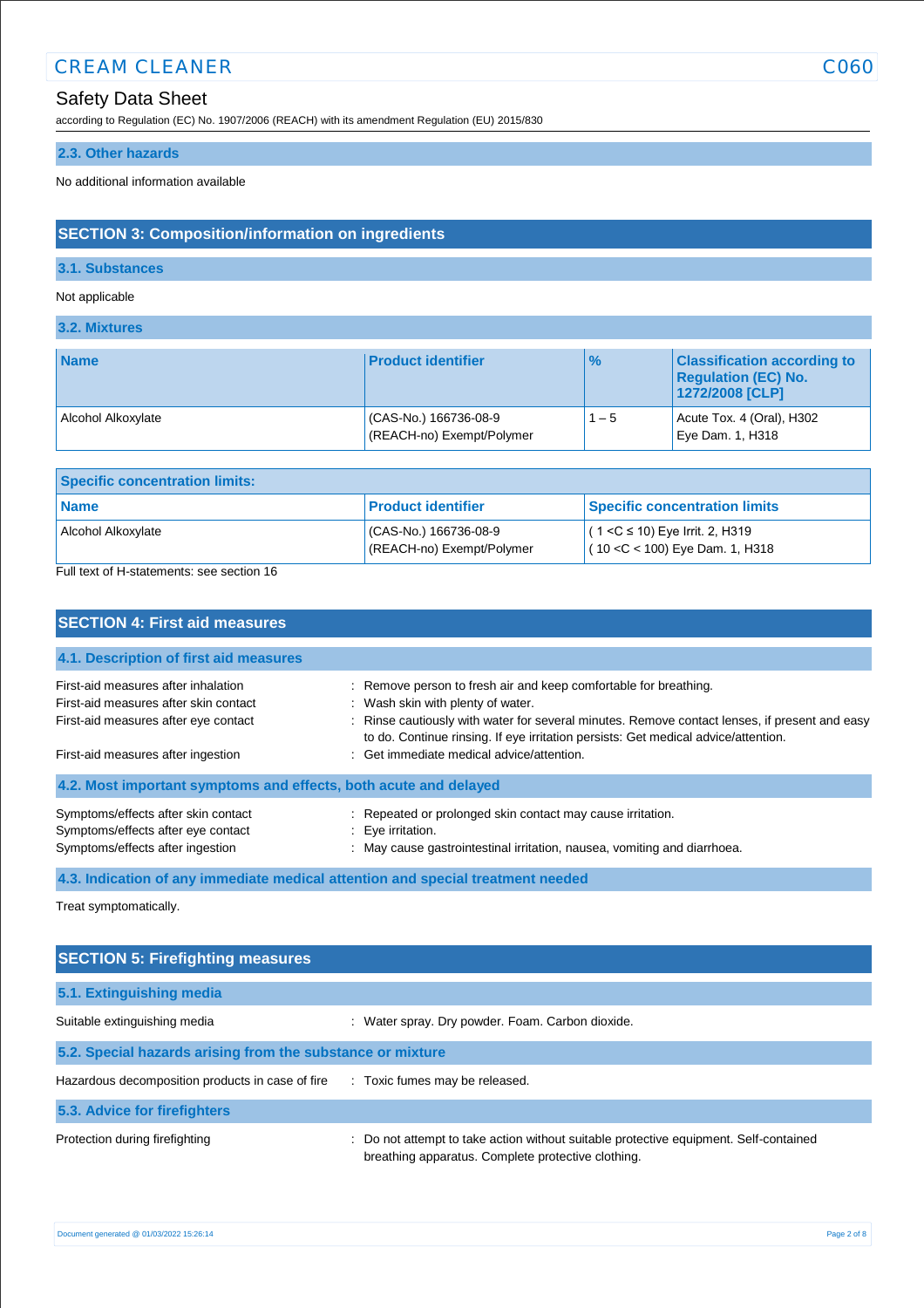according to Regulation (EC) No. 1907/2006 (REACH) with its amendment Regulation (EU) 2015/830

| <b>SECTION 6: Accidental release measures</b>                            |                                                                                                                                                                |  |  |
|--------------------------------------------------------------------------|----------------------------------------------------------------------------------------------------------------------------------------------------------------|--|--|
| 6.1. Personal precautions, protective equipment and emergency procedures |                                                                                                                                                                |  |  |
| 6.1.1. For non-emergency personnel                                       |                                                                                                                                                                |  |  |
| Emergency procedures                                                     | : Ventilate spillage area. Avoid contact with skin and eyes.                                                                                                   |  |  |
| 6.1.2. For emergency responders                                          |                                                                                                                                                                |  |  |
| Protective equipment                                                     | : Do not attempt to take action without suitable protective equipment. For further information<br>refer to section 8: "Exposure controls/personal protection". |  |  |
| <b>6.2. Environmental precautions</b>                                    |                                                                                                                                                                |  |  |
| Avoid release to the environment.                                        |                                                                                                                                                                |  |  |
| 6.3. Methods and material for containment and cleaning up                |                                                                                                                                                                |  |  |
| Methods for cleaning up<br>Other information                             | : Take up liquid spill into absorbent material.<br>: Dispose of materials or solid residues at an authorized site.                                             |  |  |
| 6.4. Reference to other sections                                         |                                                                                                                                                                |  |  |
| For further information refer to section 13.                             |                                                                                                                                                                |  |  |

| <b>SECTION 7: Handling and storage</b>                            |                                                                                                                         |
|-------------------------------------------------------------------|-------------------------------------------------------------------------------------------------------------------------|
| 7.1. Precautions for safe handling                                |                                                                                                                         |
| Precautions for safe handling                                     | : Ensure good ventilation of the work station. Avoid contact with skin and eyes. Wear<br>personal protective equipment. |
| Hygiene measures                                                  | : Do not eat, drink or smoke when using this product. Always wash hands after handling the<br>product.                  |
| 7.2. Conditions for safe storage, including any incompatibilities |                                                                                                                         |

Storage conditions **Storage conditions** : Store in a well-ventilated place. Keep cool.

# **7.3. Specific end use(s)**

No additional information available

# **SECTION 8: Exposure controls/personal protection**

#### **8.1. Control parameters**

#### **8.1.1 National occupational exposure and biological limit values**

No additional information available

### **8.1.2. Recommended monitoring procedures**

No additional information available

#### **8.1.3. Air contaminants formed**

No additional information available

#### **8.1.4. DNEL and PNEC**

No additional information available

#### **8.1.5. Control banding**

No additional information available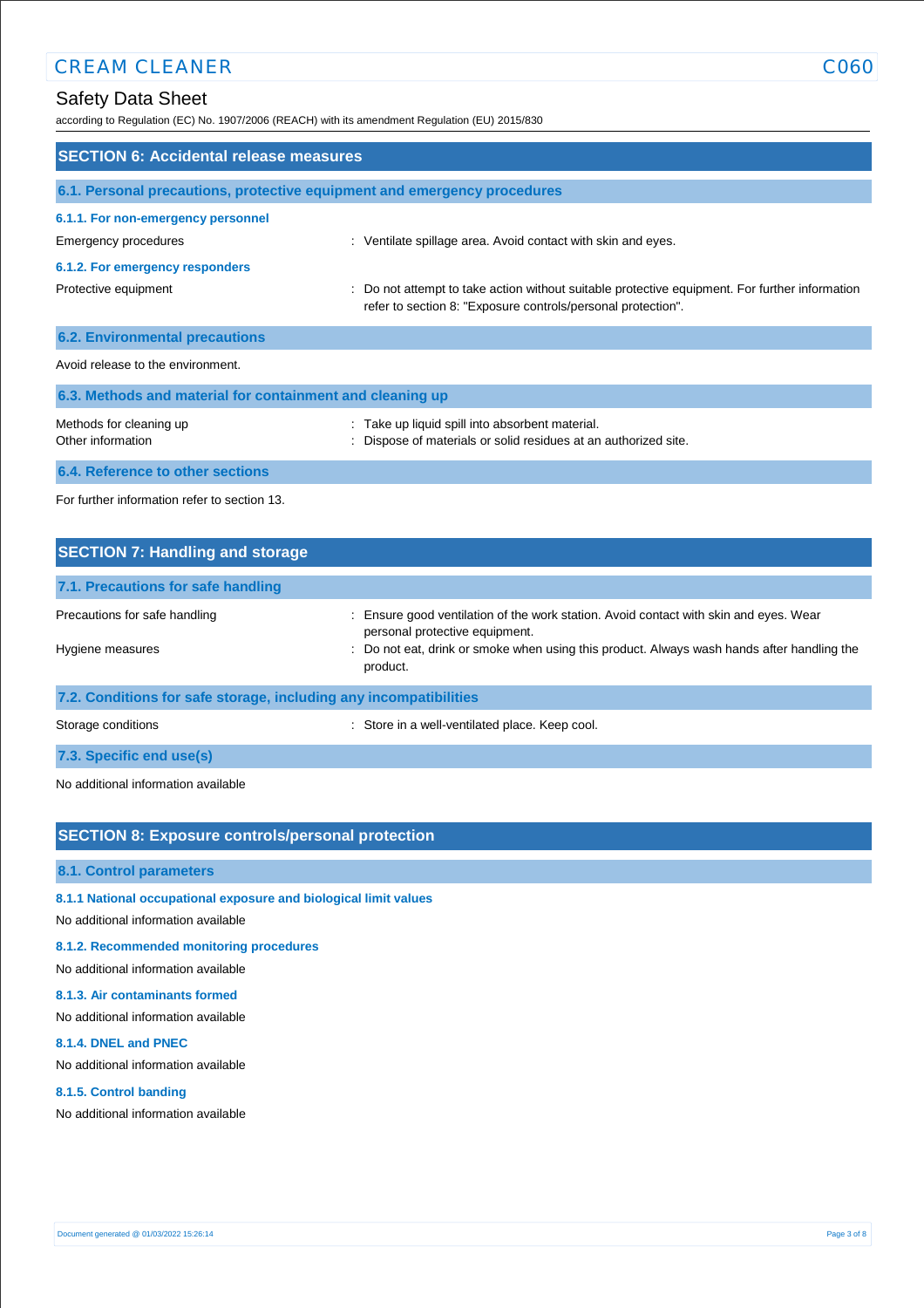# CREAM CLEANER COACHER CONTROLLER COACHER COACHER COACHER COACHER COACHER COACHER COACHER COACHER COACHER COACH

# Safety Data Sheet

according to Regulation (EC) No. 1907/2006 (REACH) with its amendment Regulation (EU) 2015/830

#### **8.2. Exposure controls**

#### **8.2.1. Appropriate engineering controls**

#### **Appropriate engineering controls:**

Ensure good ventilation of the work station.

### **8.2.2. Personal protection equipment**

#### **8.2.2.1. Eye and face protection**

#### **Eye protection:**

Not required for normal conditions of use

#### **8.2.2.2. Skin protection**

#### **Skin and body protection:**

Not required for normal conditions of use

#### **Hand protection:**

In case of repeated or prolonged contact wear gloves. Chemical resistant gloves (according to European standard EN 374 or equivalent)

| Other skin protection                     |  |
|-------------------------------------------|--|
| Materials for protective clothing:        |  |
| Not required for normal conditions of use |  |

#### **8.2.2.3. Respiratory protection**

#### **Respiratory protection:**

Not required for normal conditions of use

#### **8.2.2.4. Thermal hazards**

No additional information available

#### **8.2.3. Environmental exposure controls**

# **Environmental exposure controls:**

Avoid release to the environment.

| <b>SECTION 9: Physical and chemical properties</b>         |                     |             |
|------------------------------------------------------------|---------------------|-------------|
| 9.1. Information on basic physical and chemical properties |                     |             |
| Physical state                                             | $:$ Liquid          |             |
| Appearance                                                 | : Mobile liquid.    |             |
| Colour                                                     | $:$ light yellow.   |             |
| Odour                                                      | : lemon-like.       |             |
| Odour threshold                                            | : No data available |             |
| рH                                                         | : 10.5              |             |
| Relative evaporation rate (butylacetate=1)                 | : No data available |             |
| Melting point                                              | : Not applicable    |             |
| Freezing point                                             | : No data available |             |
| Boiling point                                              | : $\geq 100$ °C     |             |
| Flash point                                                | : No data available |             |
| Auto-ignition temperature                                  | : No data available |             |
| Decomposition temperature                                  | : No data available |             |
| Flammability (solid, gas)                                  | : Not applicable    |             |
| Vapour pressure                                            | : No data available |             |
| Relative vapour density at 20 °C                           | : No data available |             |
| Document generated @ 01/03/2022 15:26:14                   |                     | Page 4 of 8 |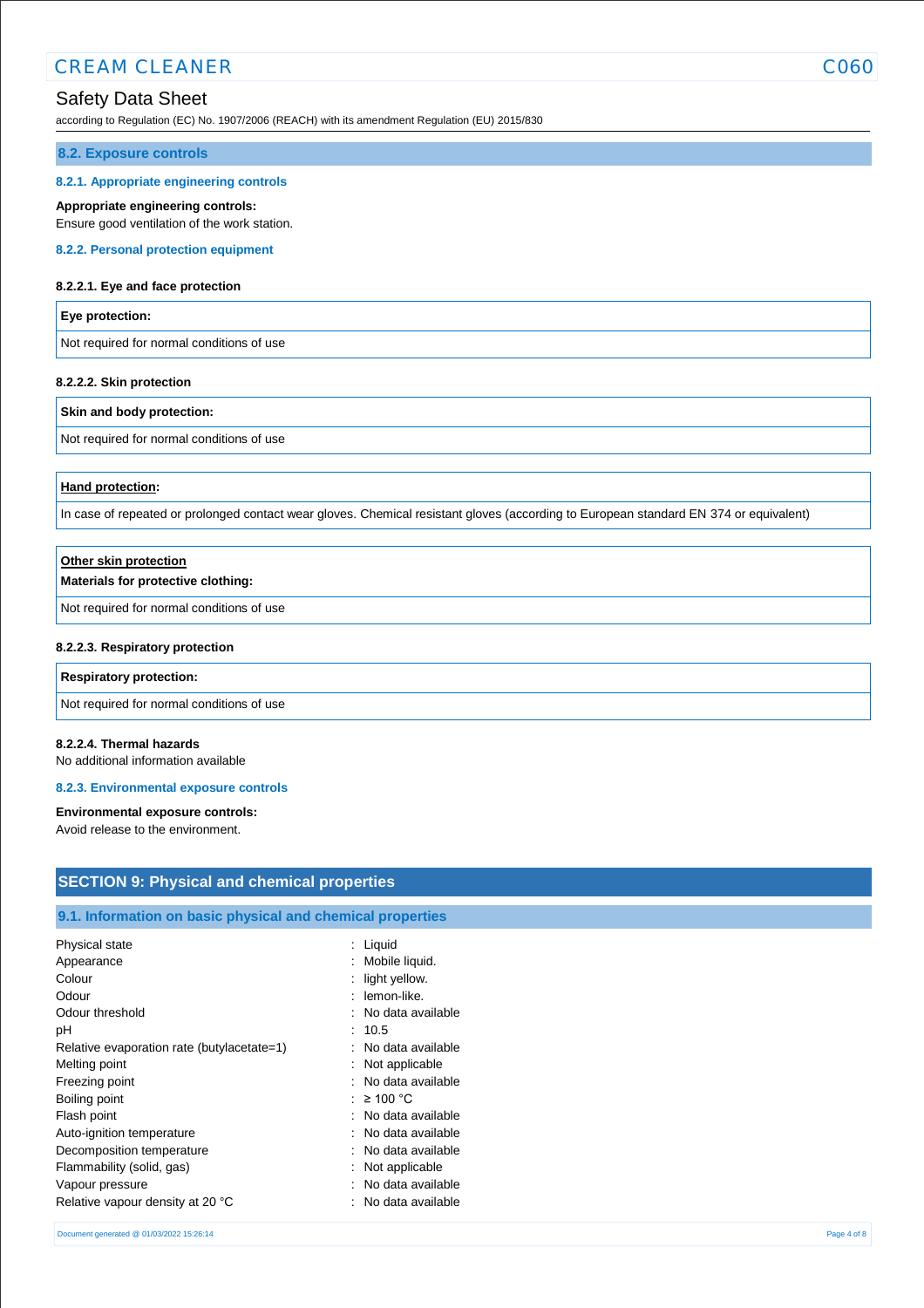according to Regulation (EC) No. 1907/2006 (REACH) with its amendment Regulation (EU) 2015/830

| Relative density                                | : 1.21                 |
|-------------------------------------------------|------------------------|
| Solubility                                      | : Miscible with water. |
| Partition coefficient n-octanol/water (Log Pow) | : No data available    |
| Viscosity, kinematic                            | : No data available    |
| Viscosity, dynamic                              | : No data available    |
| Explosive properties                            | : No data available    |
| Oxidising properties                            | : No data available    |
| <b>Explosive limits</b>                         | : No data available    |
|                                                 |                        |

#### **9.2. Other information**

No additional information available

## **SECTION 10: Stability and reactivity**

#### **10.1. Reactivity**

The product is non-reactive under normal conditions of use, storage and transport.

**10.2. Chemical stability**

Stable under normal conditions.

**10.3. Possibility of hazardous reactions**

No dangerous reactions known under normal conditions of use.

**10.4. Conditions to avoid**

None under recommended storage and handling conditions (see section 7).

**10.5. Incompatible materials**

Acids.

**10.6. Hazardous decomposition products**

Under normal conditions of storage and use, hazardous decomposition products should not be produced.

# **SECTION 11: Toxicological information**

#### **11.1 Information on toxicological effects**

| Acute toxicity (oral)<br>Acute toxicity (dermal)<br>Acute toxicity (inhalation) | : Not classified<br>: Not classified<br>: Not classified |
|---------------------------------------------------------------------------------|----------------------------------------------------------|
| Skin corrosion/irritation                                                       | : Not classified<br>pH: 10.5                             |
| Serious eye damage/irritation                                                   | : Causes serious eye irritation.<br>pH: 10.5             |
| Respiratory or skin sensitisation                                               | : Not classified                                         |
| Germ cell mutagenicity                                                          | : Not classified                                         |
| Carcinogenicity                                                                 | : Not classified                                         |
| Reproductive toxicity                                                           | : Not classified                                         |
| STOT-single exposure                                                            | : Not classified                                         |
| STOT-repeated exposure                                                          | : Not classified                                         |
| Aspiration hazard                                                               | Not classified                                           |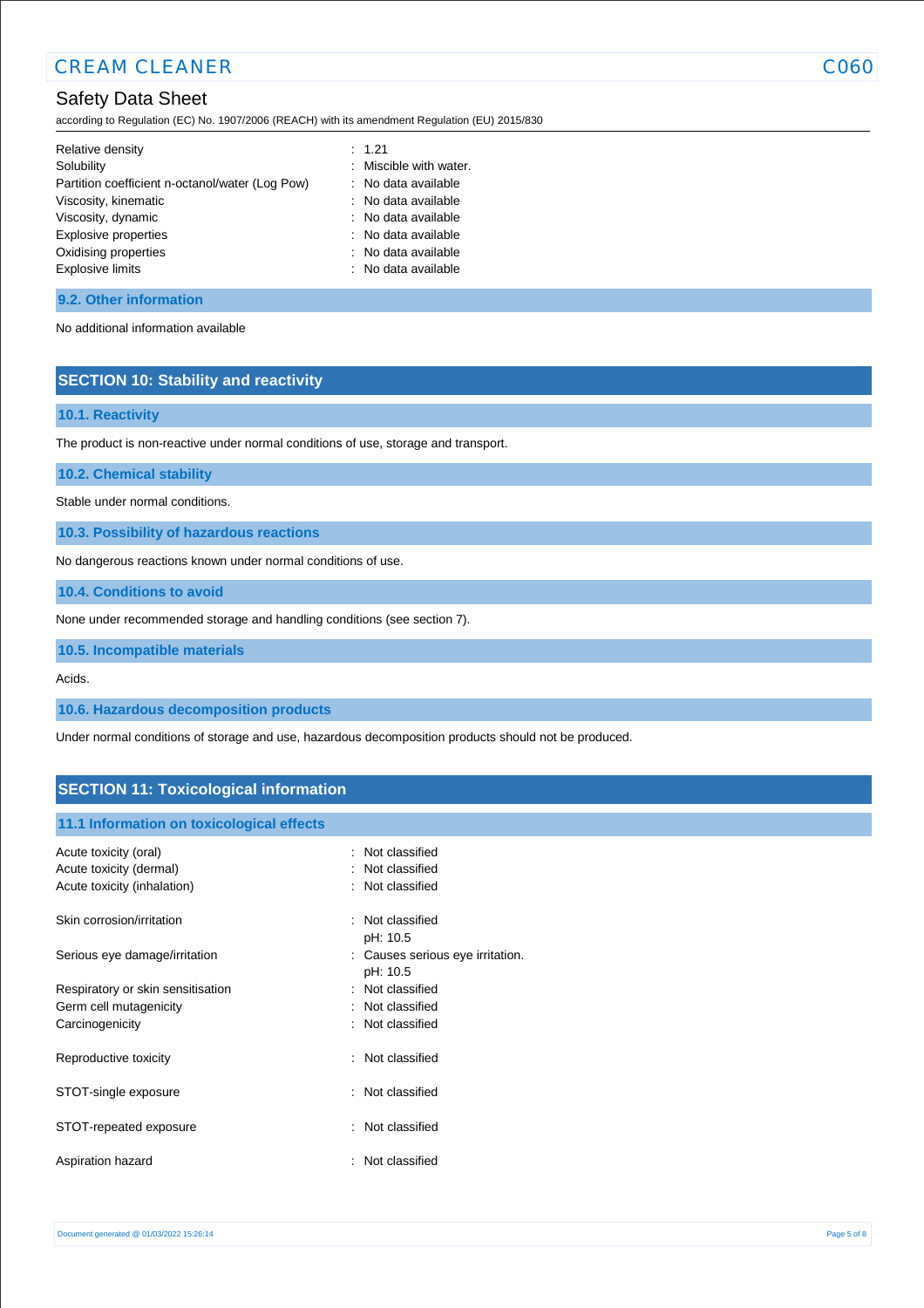# **CREAM CLEANER** CO60

# Safety Data Sheet

according to Regulation (EC) No. 1907/2006 (REACH) with its amendment Regulation (EU) 2015/830

| <b>SECTION 12: Ecological information</b>                                                                                                             |                                                                                                                                                                  |  |
|-------------------------------------------------------------------------------------------------------------------------------------------------------|------------------------------------------------------------------------------------------------------------------------------------------------------------------|--|
| 12.1. Toxicity                                                                                                                                        |                                                                                                                                                                  |  |
| Ecology - general<br>Hazardous to the aquatic environment, short-term<br>÷<br>(acute)<br>Hazardous to the aquatic environment, long-term<br>(chronic) | : The product is not considered harmful to aquatic organisms nor to cause long-term adverse<br>effects in the environment.<br>Not classified<br>: Not classified |  |
| Alcohol Alkoxylate (166736-08-9)                                                                                                                      |                                                                                                                                                                  |  |
| LC50 - Fish [1]                                                                                                                                       | $10 - 100$ mg/l                                                                                                                                                  |  |
| EC50 - Crustacea [1]                                                                                                                                  | $10 - 100$ mg/l                                                                                                                                                  |  |
| ErC50 other aquatic plants                                                                                                                            | $10 - 100$ mg/l                                                                                                                                                  |  |
| 12.2. Persistence and degradability                                                                                                                   |                                                                                                                                                                  |  |
| No additional information available                                                                                                                   |                                                                                                                                                                  |  |
| 12.3. Bioaccumulative potential                                                                                                                       |                                                                                                                                                                  |  |
| No additional information available                                                                                                                   |                                                                                                                                                                  |  |
| 12.4. Mobility in soil                                                                                                                                |                                                                                                                                                                  |  |
| No additional information available                                                                                                                   |                                                                                                                                                                  |  |
| 12.5. Results of PBT and vPvB assessment                                                                                                              |                                                                                                                                                                  |  |
| No additional information available                                                                                                                   |                                                                                                                                                                  |  |
| 12.6. Other adverse effects                                                                                                                           |                                                                                                                                                                  |  |
| No additional information available                                                                                                                   |                                                                                                                                                                  |  |
| <b>SECTION 13: Disposal considerations</b>                                                                                                            |                                                                                                                                                                  |  |

**13.1. Waste treatment methods**

Waste treatment methods : Dispose of contents/container in accordance with licensed collector's sorting instructions.

# **SECTION 14: Transport information**

In accordance with ADR / IMDG / IATA

| 14.1 UN number                                                                           |                                                                     |  |
|------------------------------------------------------------------------------------------|---------------------------------------------------------------------|--|
| UN-No. (ADR)<br>UN-No. (IMDG)<br>UN-No. (IATA)                                           | $\therefore$ Not applicable<br>: Not applicable<br>: Not applicable |  |
| 14.2. UN proper shipping name                                                            |                                                                     |  |
| Proper Shipping Name (ADR)<br>Proper Shipping Name (IMDG)<br>Proper Shipping Name (IATA) | : Not applicable<br>: Not applicable<br>: Not applicable            |  |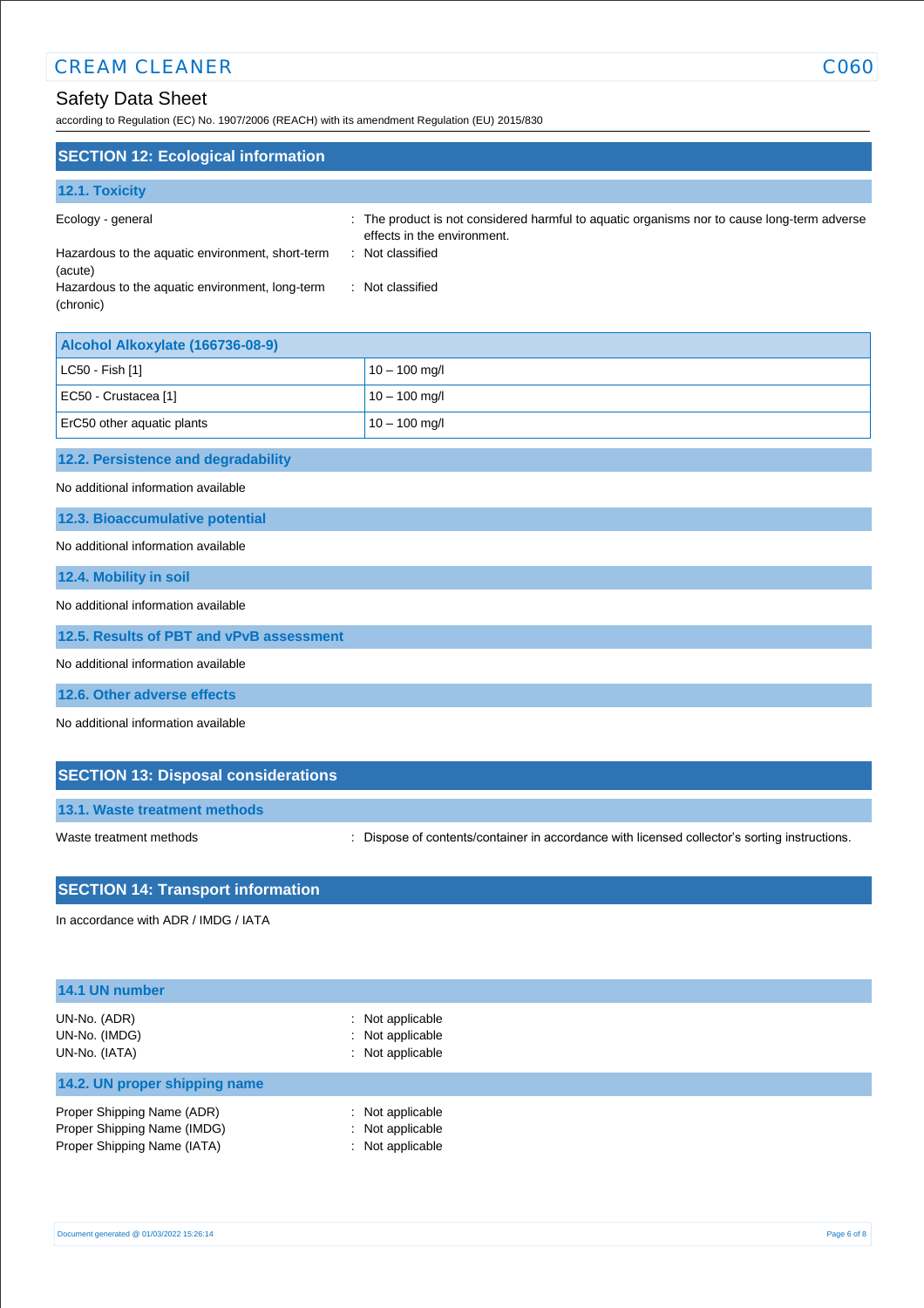according to Regulation (EC) No. 1907/2006 (REACH) with its amendment Regulation (EU) 2015/830

| 14.3. Transport hazard class(es)                                                                                                                       |                                                          |
|--------------------------------------------------------------------------------------------------------------------------------------------------------|----------------------------------------------------------|
| <b>ADR</b><br>Transport hazard class(es) (ADR)<br><b>IMDG</b><br>Transport hazard class(es) (IMDG)<br><b>IATA</b><br>Transport hazard class(es) (IATA) | : Not applicable<br>: Not applicable<br>: Not applicable |
| 14.4. Packing group                                                                                                                                    |                                                          |
| Packing group (ADR)<br>Packing group (IMDG)<br>Packing group (IATA)                                                                                    | Not applicable<br>Not applicable<br>: Not applicable     |
| <b>14.5. Environmental hazards</b>                                                                                                                     |                                                          |
| Dangerous for the environment<br>Marine pollutant<br>Other information                                                                                 | : No<br>: No<br>: No supplementary information available |
| 14.6. Special precautions for user                                                                                                                     |                                                          |
| <b>Overland transport</b><br>No data available<br><b>Transport by sea</b><br>No data available<br>Air transport<br>No data available                   |                                                          |

**14.7. Transport in bulk according to Annex II of Marpol and the IBC Code**

Not applicable

# **SECTION 15: Regulatory information**

**15.1. Safety, health and environmental regulations/legislation specific for the substance or mixture**

#### **15.1.1. EU-Regulations**

Contains no REACH substances with Annex XVII restrictions

Contains no substance on the REACH candidate list

Contains no REACH Annex XIV substances

Contains no substance subject to Regulation (EU) No 649/2012 of the European Parliament and of the Council of 4 July 2012 concerning the export and import of hazardous chemicals.

Contains no substance subject to Regulation (EU) No 2019/1021 of the European Parliament and of the Council of 20 June 2019 on persistent organic pollutants

Allergenic fragrances > 0,01%:

D-LIMONENE

| Detergent Regulation (648/2004/EC): Labelling of contents: |               |  |
|------------------------------------------------------------|---------------|--|
| <b>Component</b>                                           | $\frac{9}{6}$ |  |
| non-ionic surfactants                                      | < 5%          |  |
| perfumes                                                   |               |  |
| D-LIMONENE                                                 |               |  |